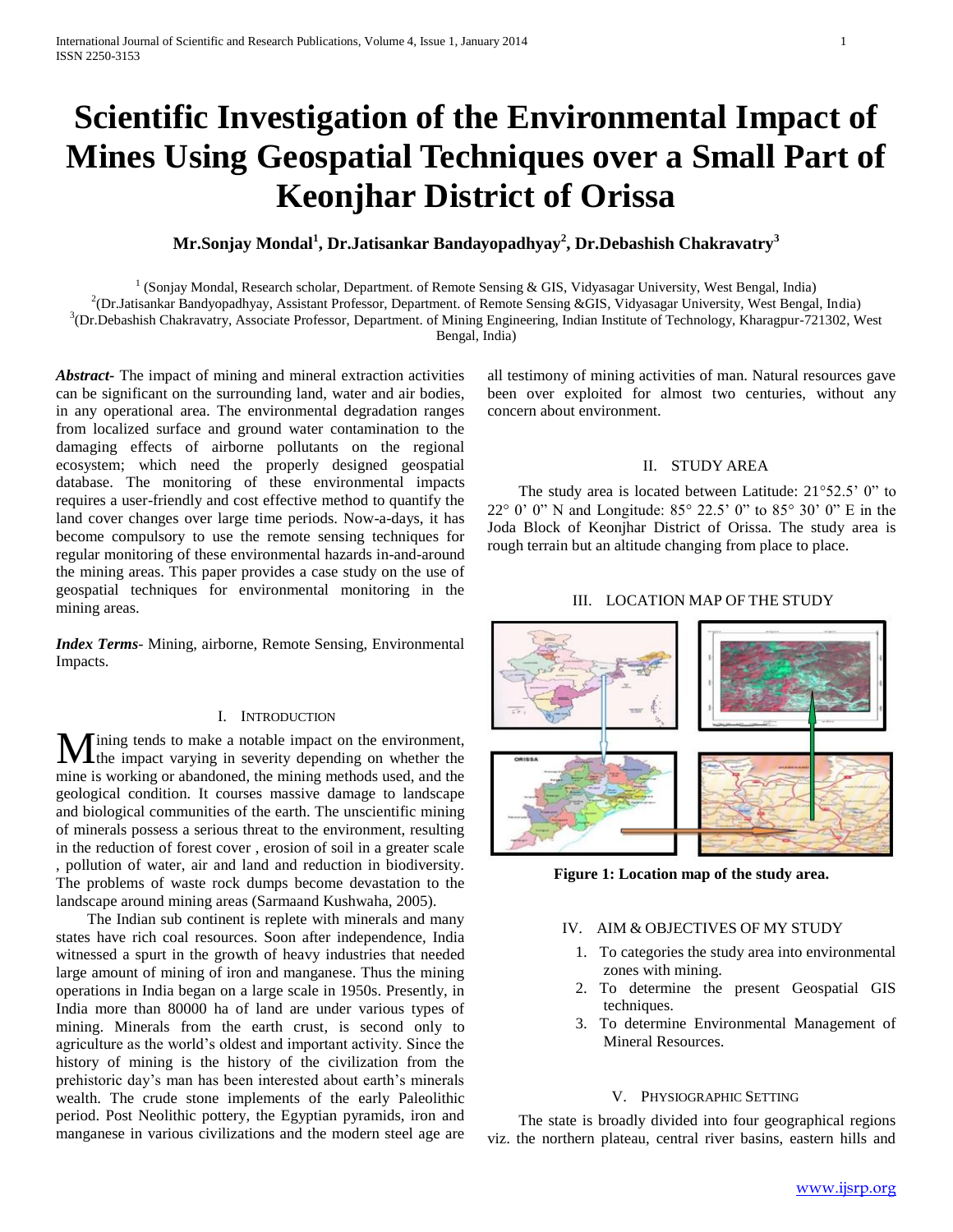coastal plains. But the northern plateau region comprises mainly, Mayurbhanj, Keonjhar and Sundergarh districts. The central river basins lie between the northern plateau and eastern hills and include Bolangir, Sonepur, Sambalpur, Deogarh, Bargarh, Jharsuguda, Dhenkanal and Angul districts, and a part of Cuttack district. The eastern hills which constitute the last portion of the eastern ghats, lie to the south and southwest of central river basins stretching for about 250 km in northeast – southwest direction through the districts of Koraput, Rayagada, Nawarangpur, Malkangiri, Kalahandi, Nuapara, Gajapati and a part of Ganjam district. The eastern hills are elevated and are generally 900 m above sea level. (CHILIKA DEVELOPMENT AUTHORITY, state of Orissa, 2010)

## VI. GEOLOGICAL SETTING

 The physical features of the coastal regions of India are a sort of terra incognita. The coastal plains of Orissa are narrow in the north, wide in the middle, and narrow in the south (Sinha et al., 1971). Coastal Orissa is characterised by wide deltas. The monsoons are a great force in shaping the shore features. The ports on the east coast of India such as Ganjam, Kalingapatnam and others are protected by spits. The ports owe their existence to the projection afforded by bars and spits. The beach features work as natural breakwaters, providing relatively sheltered anchorage to these ports (Ahmad et al., 1972). Further, the rivers of Orissa have created large deltas at their confluence with the Bay of Bengal. The Mahanadi delta starts its projection on north east of Chilka Lake. The sediments brought by longshore drifting from the southwest during the Southwest monsoon, and currents or drifts are arrested in the Chilka lake. Starting from east there is a straight shoreline for about 120 km between the Mahanadi delta and Srikakulam. There are only two marine inlets within these long stretches, one at the narrow mouth (400-600 m) of the Chilkalake and the other on the mouth of the Rushikulya river. Chilkalake is located on the southwest corner of the Mahanadi delta and connected with the sea through a tidal inlet. It has wide sandy beach ridges and barrier spits which separates it from the Bay of Bengal.

#### VII. EARLIER WORK DONE ON THIS AREA

The land under permanent pasture has also decreased.

 Fallow land –left without cultivation far one or less than one agricultural year. National forest policy in 1952. Waste land includes rocky. Arid and desert area and land put to other non agricultural uses included settlements, roads railways industry etc. Continuous use of land over a long period of time out taking appropriate measures to conserve and manage it. But the field work carried out between 1982 and 1986 in the Keonjhar district of Orissa State. very little work has been done previously on the pre history of this area, and fieldwork reported here ,carried out in part fulfillment of my doctoral work, here the initial aim of locating stone age sites through intensive exploration and then making a detailed study of their associated environment and land use pattern.

#### VIII. METHODOLOGY



**Figure2: Flowchart showing methodology.**

 **S**election of the study area and get to the all the primary details. Digitized the mining boundaries by the geo rectified Toposheet and superimpose the Environment planning. The buffering zone is prepared in the Arc GIS software. Prepared the area of interest (AOI) from the satellite images

Selection of mine site: Keonjhar District is the one of the important iron mineral in the Orissa state. Mining stated from 1976 in along 30 years has changes in the environment and surrounding covered the pollution, so the environmental purpose has to be measured or calculated

The Division zone form the satellite images are to be classified by the ERDAS SOFTWARE using. By the field verification /ground tooth prepared map with scientific. The error matrices from the supervised classified image and field verification for the kappa statistics. Calculate / analysis the attribute of the individual classes in the satellite image. Final attribute are prepared for a land use and verified the classes by the field verification, spatial and spectral matching also.

## IX. DATA USED

- Primary date collected from the mining Agency(Mine Planning, local /regional maps)
- Toposheet have collected from the Geological survey of India in 1:50,000 scale.
- Regional maps (Geology, Geo morphological and previous land use maps).
- Satellite image collected glcf site.
- Land sat ETM<sup>+</sup> Satellite image (date, 26-10-2001).
- Google image.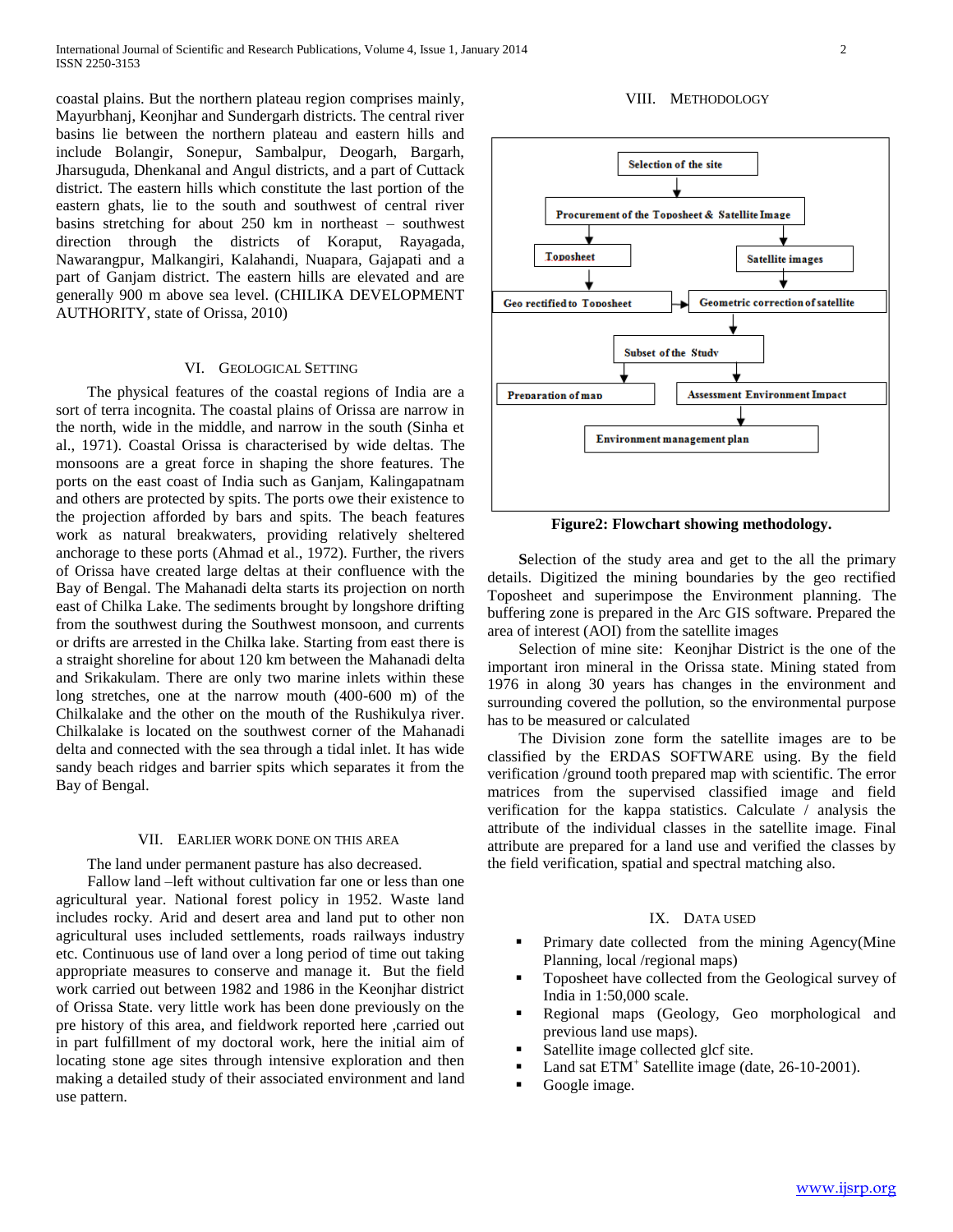| Remote<br><b>Sensing Data</b> | Landsat ETM <sup>+</sup> Satellite<br>image |  |  |  |
|-------------------------------|---------------------------------------------|--|--|--|
|                               | Google Earth image                          |  |  |  |
| Co-lateral Data               | Toposheet                                   |  |  |  |
|                               | Regional maps                               |  |  |  |

## X. THE ROLE OF LAND-USE

 Human systems depend critically on the state of the environment. Managing a sustainable evolution of land-use systems at the regional scale concerns various themes of vital importance:

 Land-use/cover changes affect the hydrological cycle both qualitatively and quantitatively by influencing how precipitation is intercepted, evapotranspired, and retained in soils, which in turn determines the amount and speed of runoff. Land-cover change also influences local soil erosion and nutrient losses. At the scale of river basins, it determines water availability and the intensity and frequency of flooding;

 Ecosystems and land in general store waste materials and provide critically important purification functions. The ability to provide these services is threatened by pollution and land degradation due to inappropriate land use, or over-exploitation that transgresses capacity thresholds. (Options summer, 1999)

- XI. ENVIRONMENTAL FACTOR
- Eco-System Management
- Air/Water Pollution Control
- Water Resource Management
- Flora/Fauna Conservation and Management
- $\blacktriangleright$  Land Use Planning
- $\triangleright$  Social Sciences/Rehabilitation
- $\triangleright$  Ecology
- Environmental Health
- $\triangleright$  Subject Area Specialists

 So SCIENTIFIC INVESTIGATION is the important part of my research work, I highly indicate the investigation of mining area with respect to satellite images and demark the effected of surrounding area and finally there sustainable environmental management.

#### XII. IMPACTS ON LAND USE

 There might be a considerable impact on the land in my study area but the mining activities as there are a lot of mines in and around this area. However, the economic needs of the local people who are economically backward are being met to a large extent. Considering the existing Agro-climatic conditions, in future there may be very little possibility for any change in the present land use pattern.



Figure3: (a) Map for Mining, Transportation, Forest and River (b) Mining and Forest map of the study area



Figure4: (a) Map for Mining with respect to Satellite image (b) Mining map of the study area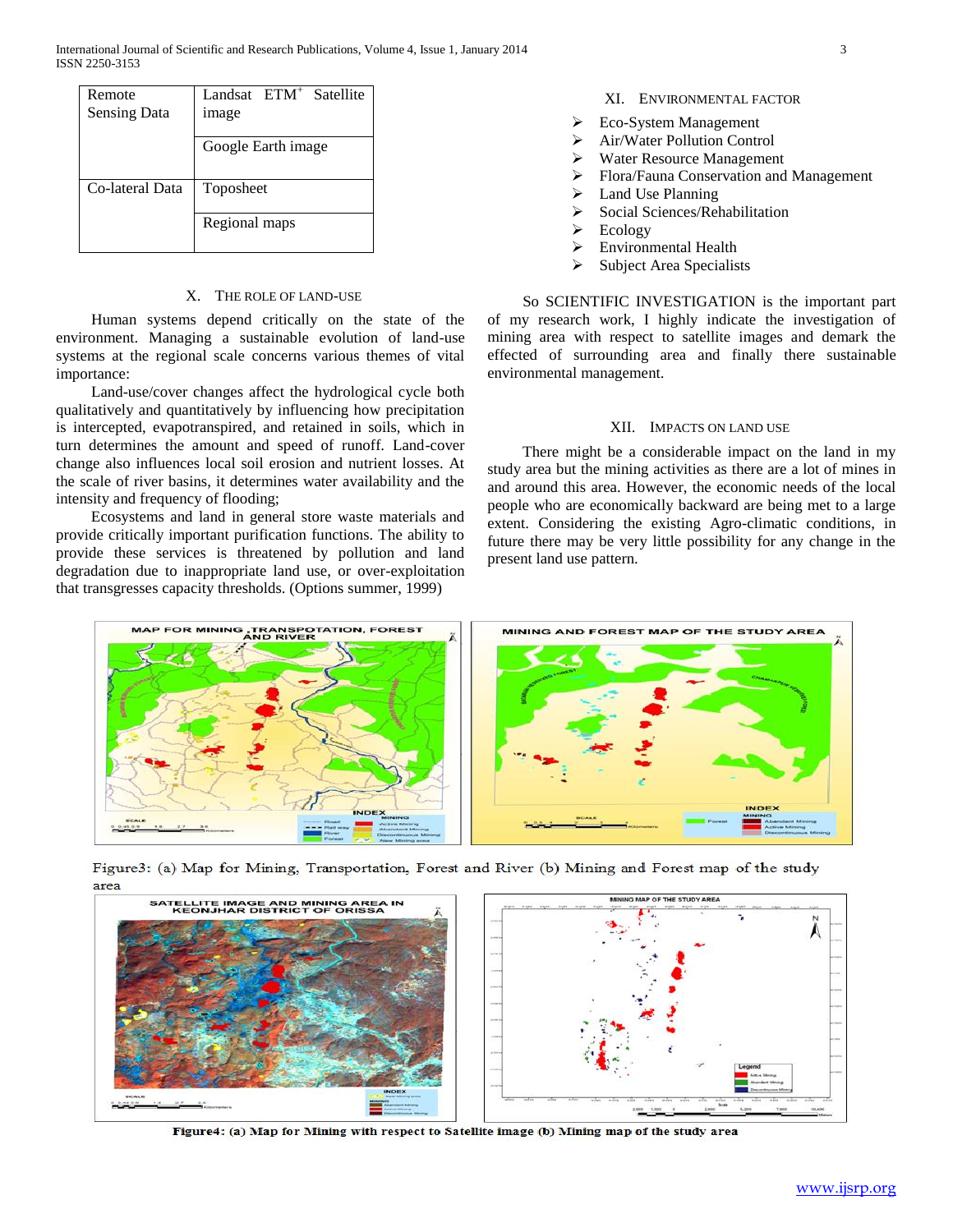Above showing the Map, that scientific investigation of the environmental impact of mines in the study area has been delineate for the purpose of transportation ,status of forest and mining zone with respect to satellite image. but here the area can be approached from Keonjhar town covering a distance of 56 KM road consisting of 7 km on NH 215 (Panikoili-KeonjharKalta) and 49 Km all weather roads between NH215and Srikagutu on Palaspanga- Bamberi road. It may be due to large scale of deforestation and vehicular movement. Similarly change in land scape is resulting in to affecting the solar radiation thus increasing the temperature. Apart from it, reduction in green cover is the major reason in alternation of this. Another reason of this air quality may be because of presence of dense forest in the

study area. It has been found out that forest comprises more than 50% of land use cover of the study area which acts as sink for any sort of air pollution and map (b) Above showing the features, there are three type of mining located in the area.

- $\blacktriangleright$  Active Mining
- Abandant Mining
- $\triangleright$  Discontinuous mining

 The big area covered by active mining that continue speeded in sounding area but in mining of abandant that quite low located in the area and lastly discontinues mining has been showing the lower part of active mining.



**Figure4: (a) Map for Mining with respect to Toposheet.**



**Figure 5: 18km buffer is prepared around the Joda block to delineate the impact area.**

 In figure4, 5 maps showing that mining map have to create in the Toposheet to tally with satellite image and finally create the buffer zone in the study area to gather investigation classes.

#### XIII. USE OF MINERALS

 The ore produced from the mines are entire sold in domestic market and the size specification of the iron depends on the requirement of customer. A sponge iron plant in the stay in the near place. So which is managed the iron from the place. Iron are produced will be consumed for captive use in the sponges plant mainly for internal consumption in steel making shop.

#### XIV. IMPACTS DUE TO TRANSPORTATION OF THE MINERAL

 Impact on existing environment & Local infrastructure Major impact is Dust Generation

- Increase in Gaseous Pollutants like SO2, NOx
- Noise Pollution Control measures
- Installation of Dust Suppression System & Regular Water Sprinkling on haul roads
- Proper maintenance of Transportation vehicles
- Checking up for overloading of Transportation vehicle.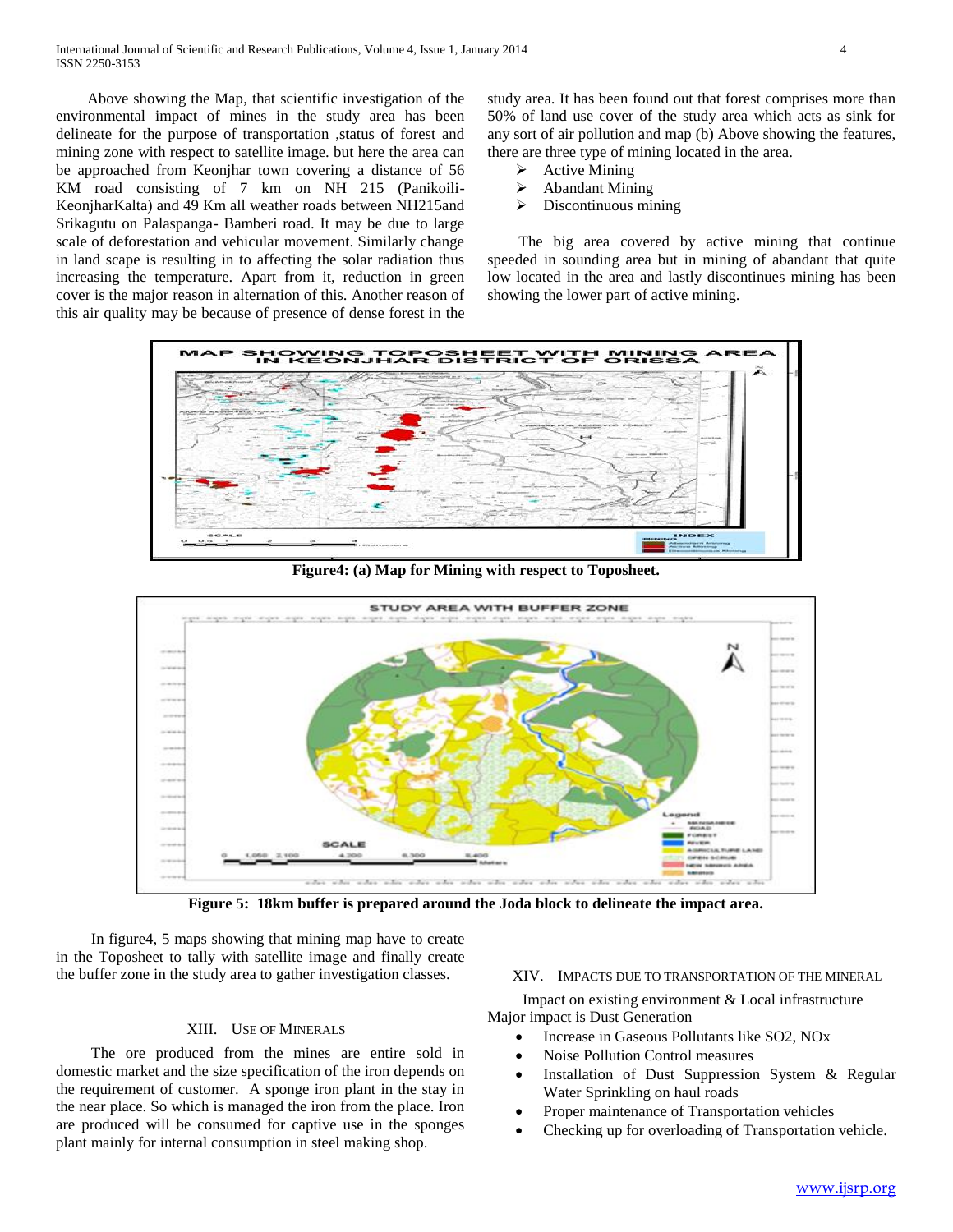Regular Air Quality Monitoring to check increment of pollutants.

 Open cast mechanized method of mining is being adopted with the benching pattern of 6m height x 6m width. It involves deployment of machines like Wagon drill, excavator and development also followed by drilling, blasting, excavation, transportation, communication, sorting, sizing blending and dispatch.

#### XV. EXISTING MANPOWER

 The mine is working with adequate number of management and technical personnel with the anticipated production of next five years. There is scope of further increase in the management and supervising manpower along with the miners and the hazri workers. Including Managerial, Skilled, Unskilled Personnel & laborers.

#### XVI. LAND DEGRADATION

 Open cast mining causes various types environmental pollution. It is predicted that the process of mining have little impact on the existing ecological conditions of the project area. The increase in production in mine and other allied activities in the area shall have additional impact on abiotic and biotic environment of the area (although not significant) various environmental safe guards have been proposed to implement in the form of my study area report.

## XVII. ENVIRONMENTAL CONCERNS

 Open cast mining causes various types environmental pollution. It is predicted that the process of mining have little impact on the existing ecological conditions of the my study area

.The increase in production in mine and other allied activities in the area shall have additional impact on abiotic and biotic environment of the area (although not significant) Various environmental safe guards have been proposed to implement in the form of my study area report.

#### XVIII. DESCRIPTION OF THE ENVIRONMENT

 Meteorological data have been collected at the pre-defined station located in the study area. Meteorological data such as Rainfall, Temperature, Humidity, Wind speed & Wind Direction have been generated as the primary data. Secondary data on meteorology have also been collected from the nearest station i.e. Keonihar.

#### XIX. CLIMATE

 The area experiences dry to moist subtropical climate with summer from March to May and monsoon from June to August. May is the hottest month and December to January is colder months.

 But the average annual rainfall recorded for the last twelve years  $(1990 - 2001)$  in the region is 1366.78 mm. The annual rainfall recorded during last couple of years is in the range of 1200 – 1400 mm. On an average 90% of rainfall is received during monsoon from June to August. Similarly Maximum rainfall recorded is 537.68 mm during July, 1990. The maximum temperature of 39.460 C is found to be in the year 1994, while the minimum temperature of 12.70C is recorded during in 1992. Temperature recorded from the Meteorological station fixed in the study area during the study period indicates that the temperature ranged from 22.1 to 44.20C during March 2009 to May 2009.

| Month    | Wind Speed |       |           | Temperature     |       |         |        |
|----------|------------|-------|-----------|-----------------|-------|---------|--------|
|          | Mean       | Max   | % of Calm | Mean (Dry Bulb) |       | Highest | Lowest |
|          |            |       |           | Max             | Min   |         |        |
| October  | 3.60       | 47.88 | 23.13     | 42.50           | 24.60 | 36.20   | 24.20  |
| November | 3.87       | 25.92 | 20.69     | 32.80           | 16.70 | 33.70   | 13.30  |
| December | 4.82       | 30.24 | 0.00      | 29.80           | 13.80 | 30.60   | 13.30  |

**Source: District statistical handbook.**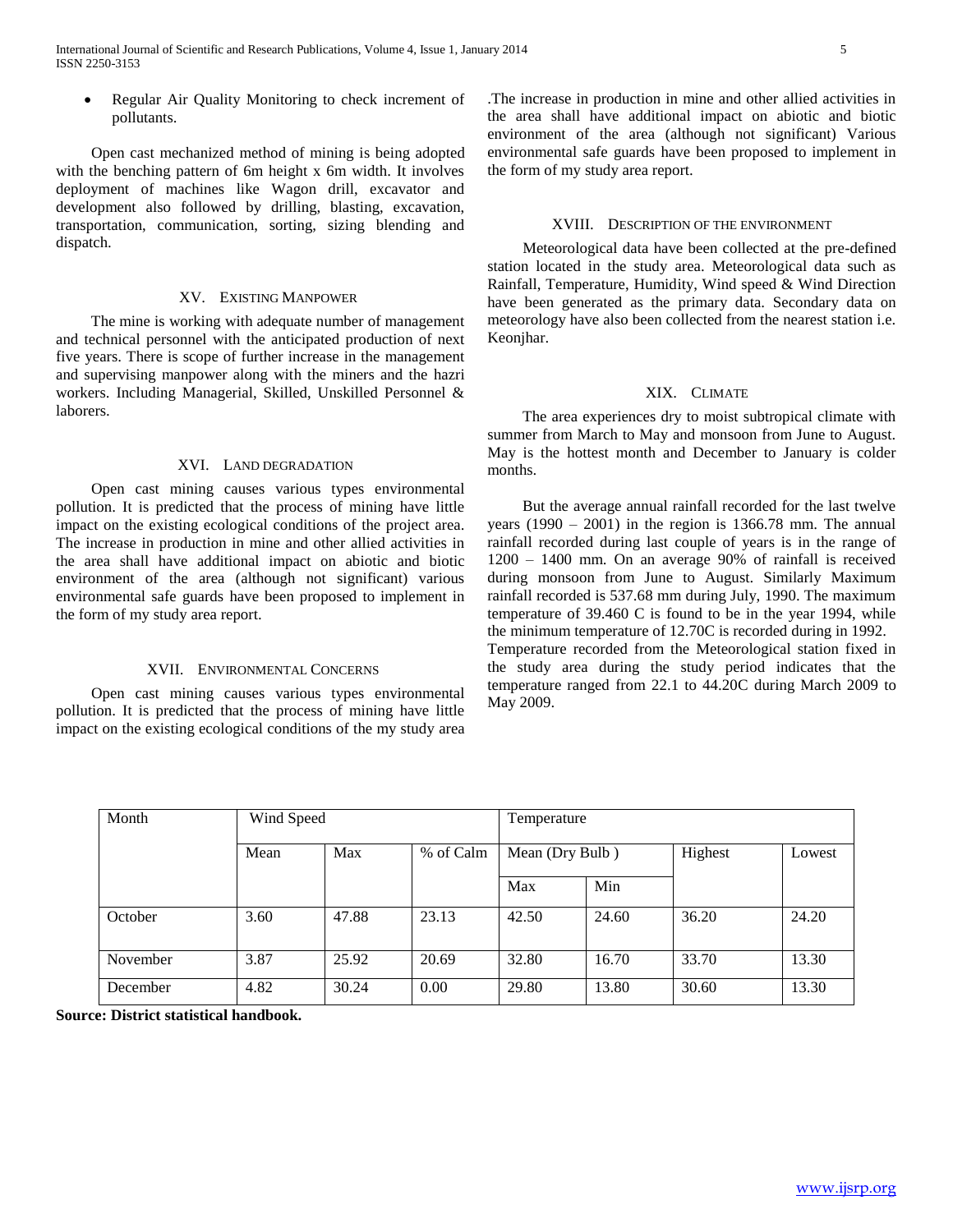

**Figure 6: Rainfall of the study area and Yearly Rainfall data in the study area.**

## XX. WIND SPEED AND DIRECTION

The data on wind speed and wind direction have been collected during the study period. Wind direction and Wind speed play a vital role to disperse the containment of dust in the local surrounding in the transportation of dusts. The maximum wind speeds recorded during the study period were 18.6 Km/hr during the study period. Predominant wind direction is SW-SE. Daily data have been collected and a wind rose diagram has been prepared.

#### XXI. IMPACT ON BIODIVERSITY

*Impact on Flora:* The floral population in the core zone is very less. The lease comprises of forest land but the mining is confined to the broken up area & hence there will be no impact on the Floral Population within the area zone. The flora is likely to be affected as there are a cluster of mines around the mining area. Sal, Kendu, Mahul are the most dominant species in the forest in this region. Other plant species found are mainly Sisham, Bahada, Arjun, Kusum.

 *Impact on Fauna:* No endangered animals are found within the study area. But there will be some impact on the faunal diversity in the area due to heavy frequency of the mines in the study area. As this region is thick in forest cover, animal inhabitants are also found in the regions which are mainly Elephant, Bear, Jackal, Monkey etc.

#### XXII. IMPACT OF GROUND VIBRATION

During mining operations vibration is generated from various sources like transportation vehicle, equipment & machineries etc. Blasting operation not only cause vibration but also air blast. Among these, vibration and air blast from the blasting is most significant, as it has potential to cause

community concern. The vibration and air blast from blasting can lead to community concern primarily due to fear of structural damage.

## XXIII. RISK ASSESSMENT & MANAGEMENT

Following hazards may occur during the course of mining

Fire hazards, Slope instability, Erosion and sedimentation, Road Accidents, Falling of boulders Blasting hazards

Following procedures will be followed for effective management of any disaster in the mine.

- $Step 1$ : Identification of Disaster risk
- Step  $-2$ : Identification of persons at risk
- $Step 3:$  Removal of hazard
- $Step 4:$  Evaluation of the risk
- Step  $-4$  : Control measures to be taken

## XXIV. ENVIRONMENT MANAGEMENT PLAN

- 1) Measures for controlling air pollution
- $\triangleright$  Regular water spraying on haul roads. The volume of dust rising from waste dump areas & ore, roads, etc. by action of wind shall be checked by planting grasses and broad leaf trees. Ensuring transporting vehicles not to cross stipulated speed. Exhaust fumes in the internal combustion engines used in excavators, dumpers, dozers and other machinery shall be minimized by ensuring vigorous maintenance and stringent overhaul schedules.
	- 2) Measures for controlling water pollution

Proper drainage system shall be done within the study site. There will be no effluent discharge from the project site, so the chance of water pollution is negligible. Appropriate measures shall be taken to ensure that the surface water quality in the project area is within permissible limits. Before water is supplied for consumption particularly for drinking purpose it has to be ensured that the water is free from any pathogens.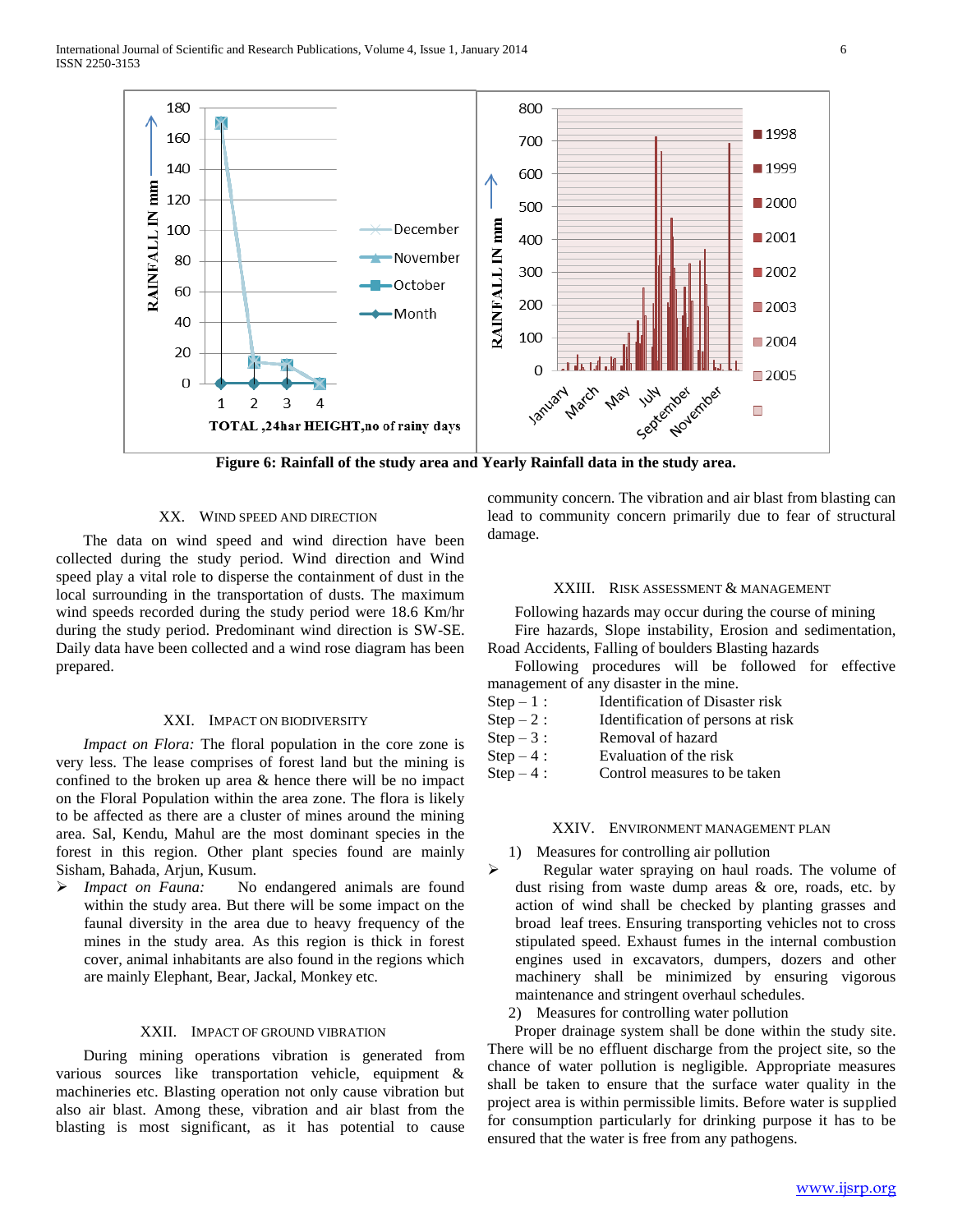#### 3) Solid Waste Management

The waste generated during conceptual mining period will be in the tune of 62.292 lakhs cum, out of which 37.375 lakhs cum of materials shall be used for construction of road, Railway siding and reclamation of quarry and the remaining 24.917 lakhs cum shall be dumped south-eastern side and western side of the lease area as ear marked in the conceptual plan. This will cover an area of 20 hects. But I mention to only small part of my study area.

#### 4) Occupational safety and health

To avoid any adverse effect on the health of workers due to dust, noise and vibration etc. extensive measures has to be adapted related to safety aspect. Regular maintenance and testing of all equipments& machineries as per manufacturer's guidelines. Periodical medical examination of all workers by medical specialists shall be conducted.

#### 5) Socio economic measures

 The work, does not involve any displacement of human habitation, hence no habilitation package is needed for displacement. The activity envisages the deployment of local laborers. So, it is likely that the general economic condition of the local people will improve. The peripheral development package will also improve their health and sanitation. Health and education facilities created in the project shall be extended to villagers also. Roads development in the project shall be utilized by the villagers. Providing employment to local people will be the major factors for upliftment of the society.



**Figure7: Photographs collected from different places in the study area.**

## XXV. RESULTS AND DISCUSSIONS

 A rapidly changing economic profile in mineral sector is putting a two-way pressure on environmental and social changes on the ground. This is leading a two way pressure on environmental institution. On one hand there is a growing public awareness demand for better environment management, while the level of non compliance of polluted industries is increasing. Rapid growth in industrial  $\&$  mineral sector is increasing workload for the environmental regulators to process the application, proper monitoring & enforcing compliance and to respond to large number of public complaints. The ability of state institutions to manage the environmental & social impacts of mining is also lacking.

 The study area showing that total coverage of the land like vegetation, forest, mining activity zone and drainage cover area .but deeply see the total area is mining activity .that for the results is show the forest and vegetation land is going to decrease from previous production or planting .The total forest cover is 65% in1975 (Ref. Toposheet 1975) but now we observe only 45% area are under forest cover (Ref.Recent satellite image) and also the increased mining activity. Other part of the way is shown that pollution is so much speeded that surrounding area is cover by dust. So the environment is highly polluted and not suitable for habitation. Malaria and other vector borne disease are spreading in that area

#### XXVI. CONCLUSION

The present study will be very useful in assessment of some change in land use pattern due to mining activity. The change in agriculture and forest land due to this activity will further help in actually finding out the adverse effect on vegetation of the area. This result of study will certainly be helpful in designing the mining or land use management plan and conservation of the study area which is a vital step in ecological planning .The proposed infrastructures facility shall be of use to people of the area. The roads, transportation facilities and rest sheds can be utilized by the community of the area. The revenue of the State Govt. shall be definitely increasing due to the enhanced production. The study area is surrounded by industries from all sides. The entire project area is devoid of any endangered flora and fauna.

#### **REFERENCES**

[1] K. Sarma and S.P.S. Kushwaha., (2005) coal mining impact on land use /land cover in jaintia hills district of Meghalaya, India using remote sensing and GIS technique.

www.csre.iitb.ac.in/~csre/conf/wp-content/uploads/.../OS5\_17.pdf

- [2] P. Ranade., (2008) Environment impact assessment of land use planning around the leased limestone mine using remote sensing techniques.
- [3] S.N. Paul., (1867) rapid environmental impact assessment and environmental management plan.
- [4] Directorate of Economics & statistics(2010) .Bhubaneswar Orissa
- [5] CHILIKA DEVELOPMENT AUTHORITY state of Orissa(2010)
- [6] http://www.iiasa.ac.at/Admin/INF/OPT/Summer99/guenther\_fischer.htm
- [7] http://www.gocbse.com/posts/show/914257.htm
- [8] www.vasundharaorissa.org
- [9] http://unesdoc.unesco.org/images/0014/001449/144996m.pdf
- [10] http://www.iiasa.ac.at/Admin/INF/OPT/Summer99/guenther\_fischer.htm

#### **AUTHORS**

**First Author** – Mr.Sonjay Mondal, Sonjay Mondal, Research scholar, Department. of Remote Sensing & GIS, Vidyasagar University, West Bengal, India

**Second Author** – Dr.Jatisankar Bandayopadhyay, Dr.Jatisankar Bandyopadhyay, Assistant Professor, Department. of Remote Sensing &GIS, Vidyasagar University, West Bengal, India **Third Author** – Dr.Debashish Chakravatry, Dr.Debashish Chakravatry, Associate Professor, Department. of Mining Engineering, Indian Institute of Technology, Kharagpur-721302, West Bengal, India